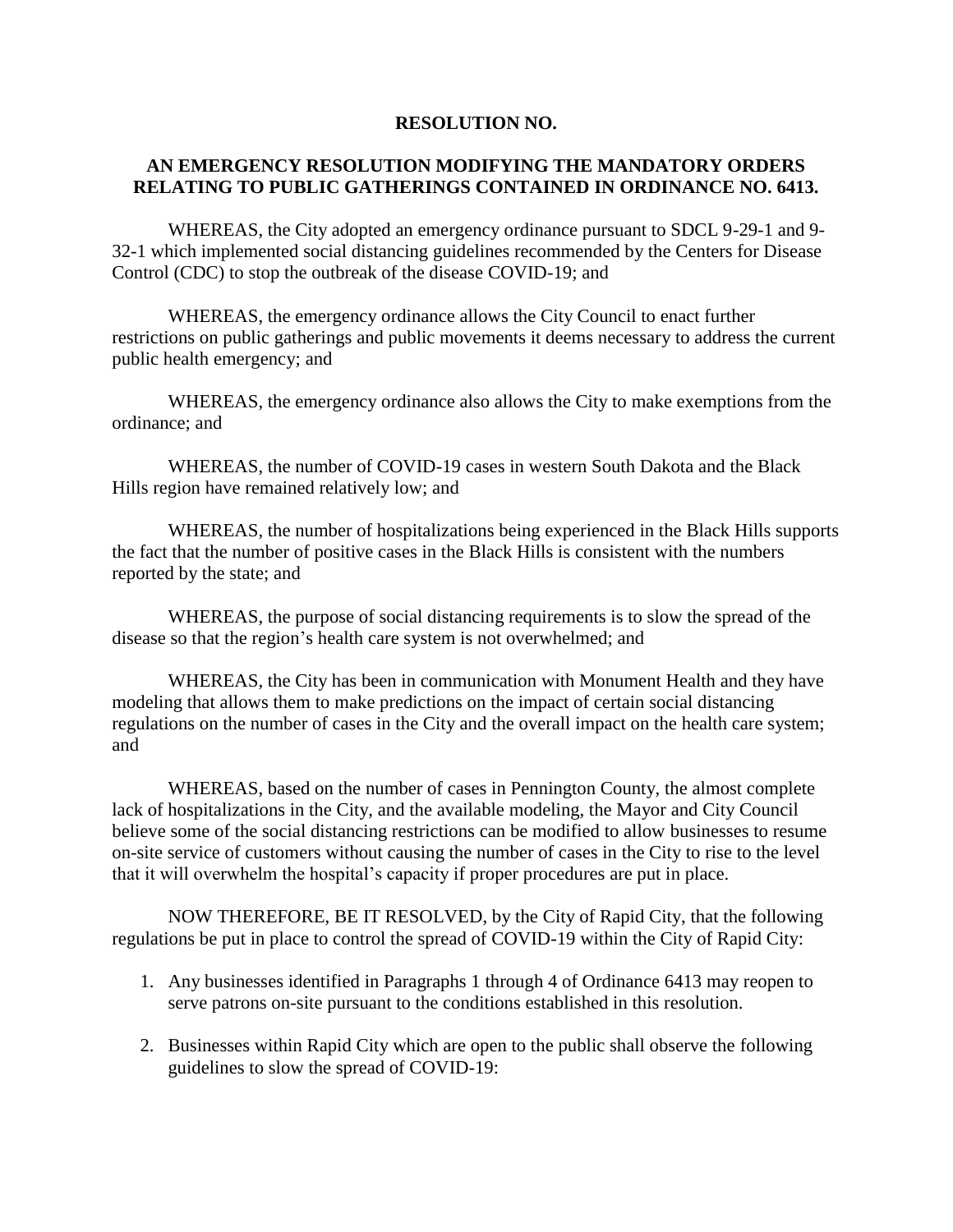- a) Establish a minimum six-foot distance between any tables, chairs, and barstools. This provision does not need to be observed between members of the same household.
- b) Restaurants, bars, and casinos shall be limited to a capacity of half their maximum posted occupancy.
- c) Grocery stores, retail businesses, recreation and fitness businesses shall limit customers based on available square footage. A maximum of ten (10) customers or one (1) customer for every 200 square feet, whichever is greater.
- d) Require social distance spacing while waiting for service or entry into business.
- e) Clearly marked one way shopping aisles in grocery and retail stores.
- f) In retail and grocery businesses, install a plexiglass, or similar, divider where physically possible between the cashier and customer.
- g) Require employees to wash hands at regular intervals.
- h) Food service employees must wear a mask which covers the employee's nose and mouth.
- i) Broadcast over PA system approved public health announcements, once hourly in retail stores larger than 50,000 square feet in size.
- j) In casinos, video lottery machines must be cleaned and disinfected between each customer.
- k) Employees of hair salons, nail salons, and barber shops wear masks which cover their nose and mouth during customer contact times. Customer seating must be at least six (6) feet apart.
- l) In gyms and fitness facilities any equipment and/or mats must be cleaned or disinfected between each use.
- m) Customer seating in theaters and similar businesses reduced to allow for social distancing with certain seats marked as "not available due to social distancing guidelines" to insure compliance.
- n) Businesses shall post publicly a regular cleaning and disinfecting schedule, specific to each business.
- o) Hand sanitizer locations readily available for public use should be made available at grocery stores and retail businesses.
- p) Enhanced cleaning/disinfecting requirements for a motel and hotel rooms.
- q) Seating for large gatherings reduced to comply with a six foot minimum distance between attendees.
- r) Businesses are encouraged to conduct daily employee screenings for illness.
- 3. In addition to the specific requirements listed above, businesses shall operate in a manner consistent with CDC guidelines and any applicable state regulations or executive orders.
- 4. The City encourages all individuals within the City to continue to follow the CDC guidelines and recommended hygiene practices, including, but not limited to engaging in social distancing, and wearing masks when outside their homes wherever possible.
- 5. Businesses can request, in writing, administrative exceptions from the City that allow them to modify the strict compliance with these requirements so long as their proposal contains alternative means to implement social distancing requirements. The City will not